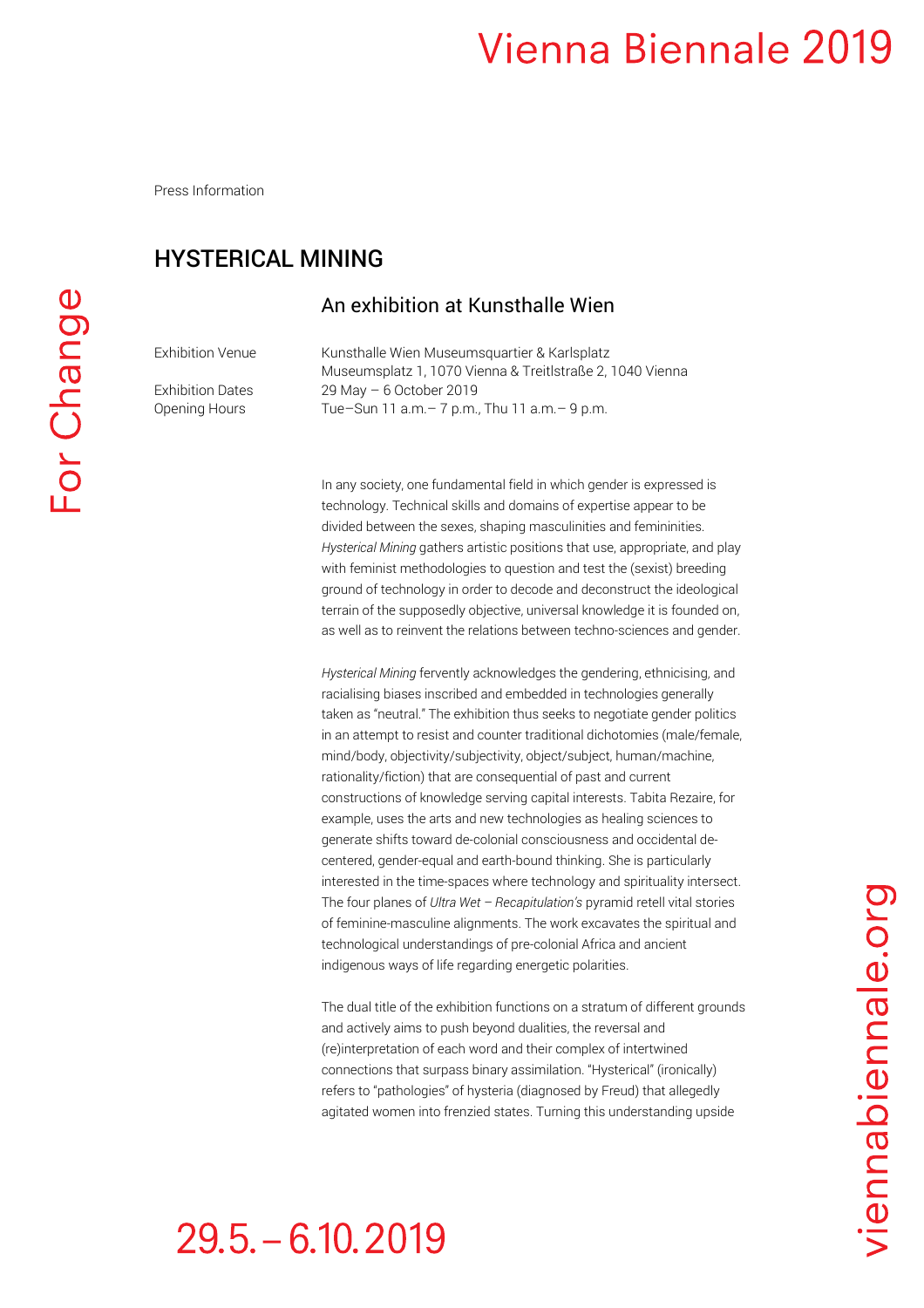#### Page 2

down, however, the exhibition rethinks hysteria as a healthy reaction encapsulating the wider types of frustration people experience with technology and above all as a positive instinctual or emotional way to sense problems. "Mining" evokes data mining and the extraction of rare earth minerals for the production of technological devices – hence referring to ideas of knowledge and value based on the accumulation of information or raw material. Within the context of the issues addressed in the exhibition, "mining" first and foremost refers to the excavation of hidden or concealed meanings or systems to bring them back to the surface.

Louise Drulhe is an artist and researcher whose current practice revolves around the shape and spatial expansion of the Internet. Through a series of fifteen hypotheses, her *Critical Atlas of Internet* aims to develop fifteen conceptual spatialisation exercises, considering scientific spatial analysis as well as data visualisations, as keys to understand social, political and economic issues at stake in the realm of the Internet. Fabien Giraud & Raphaël Siboni's three season cinematic series *The Unmanned* portrays how technology is as much a product of humans as it is producing them, from without and from within. *Hysterical Mining* shows three consecutive episodes of the first season, with the background of institutional homophobia in England in the 1950s (*The Outlawed*), of women emancipation movements from 1920s until the 1960s (*The Uncomputable*), or the revolts of workers at the beginning of industrialisation (*La Mémoire de Masse*).

In pursuit of ways to circumvent, subvert, hack, and queer technology, the artists involved in *Hysterical Mining* reflect on its implications for contemporary and future forms of life as they envisage creative feminist technologies to analyse discrimination as well as to invent new rituals for co-existence. Their celebration of unknown or non-specialised approaches supplement highly informed awareness revealed of an array of technological advancements and discourses. By treasuring processes and forms of embodiment, situational and nomadic knowledge, incompleteness, as well as the use of affects and emotions in opposition to the governing, supposedly universal, and barely instrumental abstraction, the artistic contributions cultivate the exercise of feminist technophile outlooks.

Marlies Pöschl's sci-fi film *Aurore*, for instance, presents the eponymous virtual care assistant—an artificial intelligence, AI—that is seen to subtly intervene and interact with elderly people in a retirement home of the

#### $29.5 - 6.10, 2019$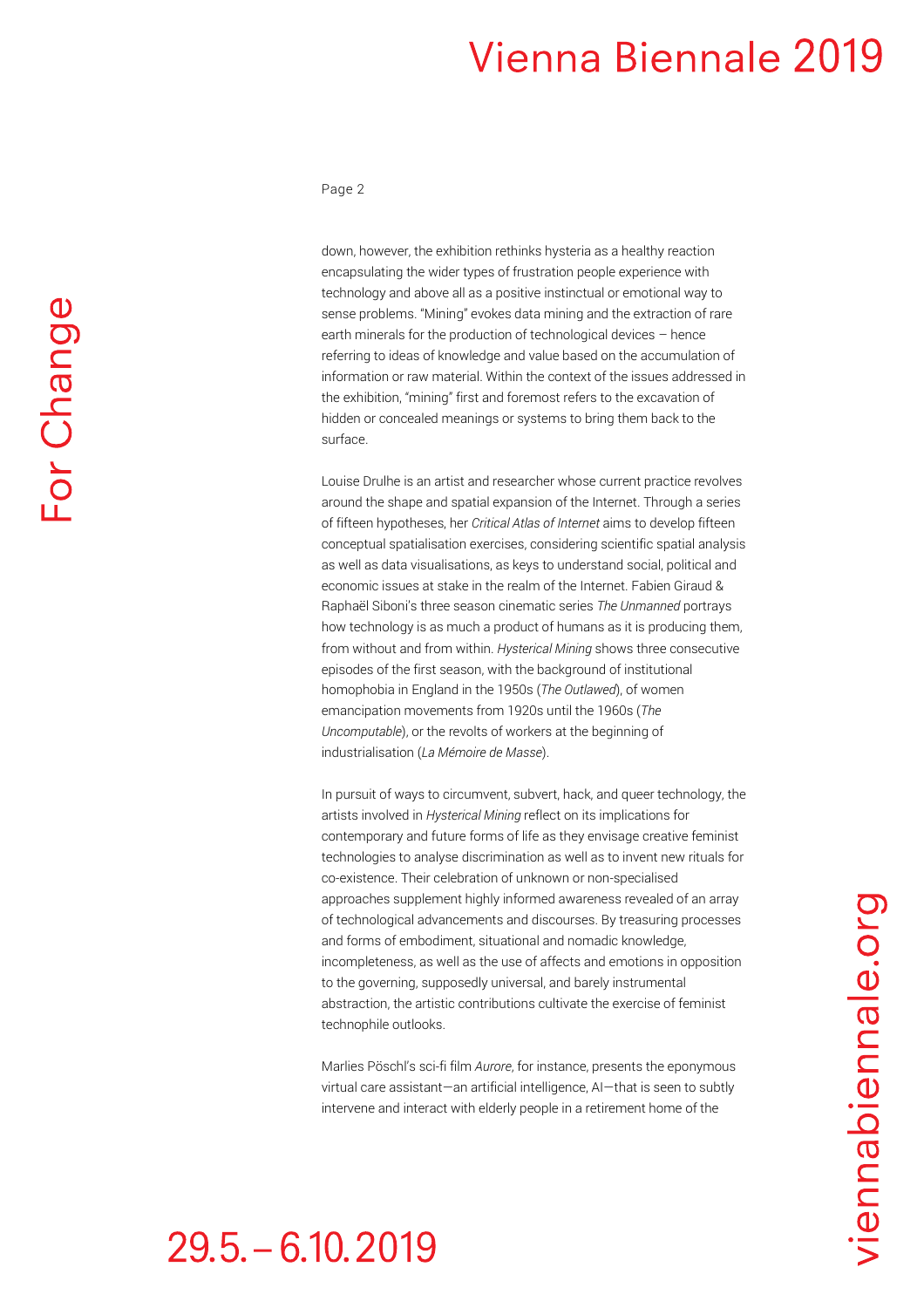Page 3

For Change

future. Addressing intimate subjects such as love, loneliness, and the question of the body, the film portrays the standpoint of a disembodied entity. The artists are not only concerned with the socio-political dimensions of the topics raised: their work makes appeals to form, shape, and texture, too, or references conceptual and minimal artistic positions to embody and coalesce with their active political engagements. Barbara Kapusta shares this perspective by asking how far we are able to imagine another body's needs and desires. Whom and how many can we be empathic with? The partial body of her sculptural installation *The Giant* is comprised of limbs, eyes, and hybrid augmented body parts scattered across the floor, forming groups and alliances. Large, oversized speech bubbles dot the individual elements and depict sentences drawn from a text written by the artist: "She pauses and laughs. Her laughter is multiple voices and sounds."

The dissolution of boundaries through fiction and imagination demarcates a space of speculation, performance, and action between disciplines, bodies, gender, species, and ecologies. The works on show bring to the fore, through various techniques of excavation, aspects that have long been hidden, disguised, or gone unannounced in order to critically address why such issues are buried from sight, and what impact these have not only for today but also for our future. *Hysterical Mining*  exposes the transformative role and destabilising potential of new imagery and imaginaries. Translated into techno-feminist everyday practices, this renders as a fight for a more just and viable world in our techno science culture.

Artists: Trisha Baga, Louise Drulhe, Veronika Eberhart, Sylvia Eckermann & Gerald Nestler, Judith Fegerl, Fabien Giraud & Raphaël Siboni, Katrin Hornek, Barbara Kapusta, Marlene Maier, Miao Ying, Pratchaya Phinthong, Marlies Pöschl, Delphine Reist, Tabita Rezaire

Curators: Anne Faucheret, Vanessa Joan Müller

 $29.5 - 6.10, 2019$